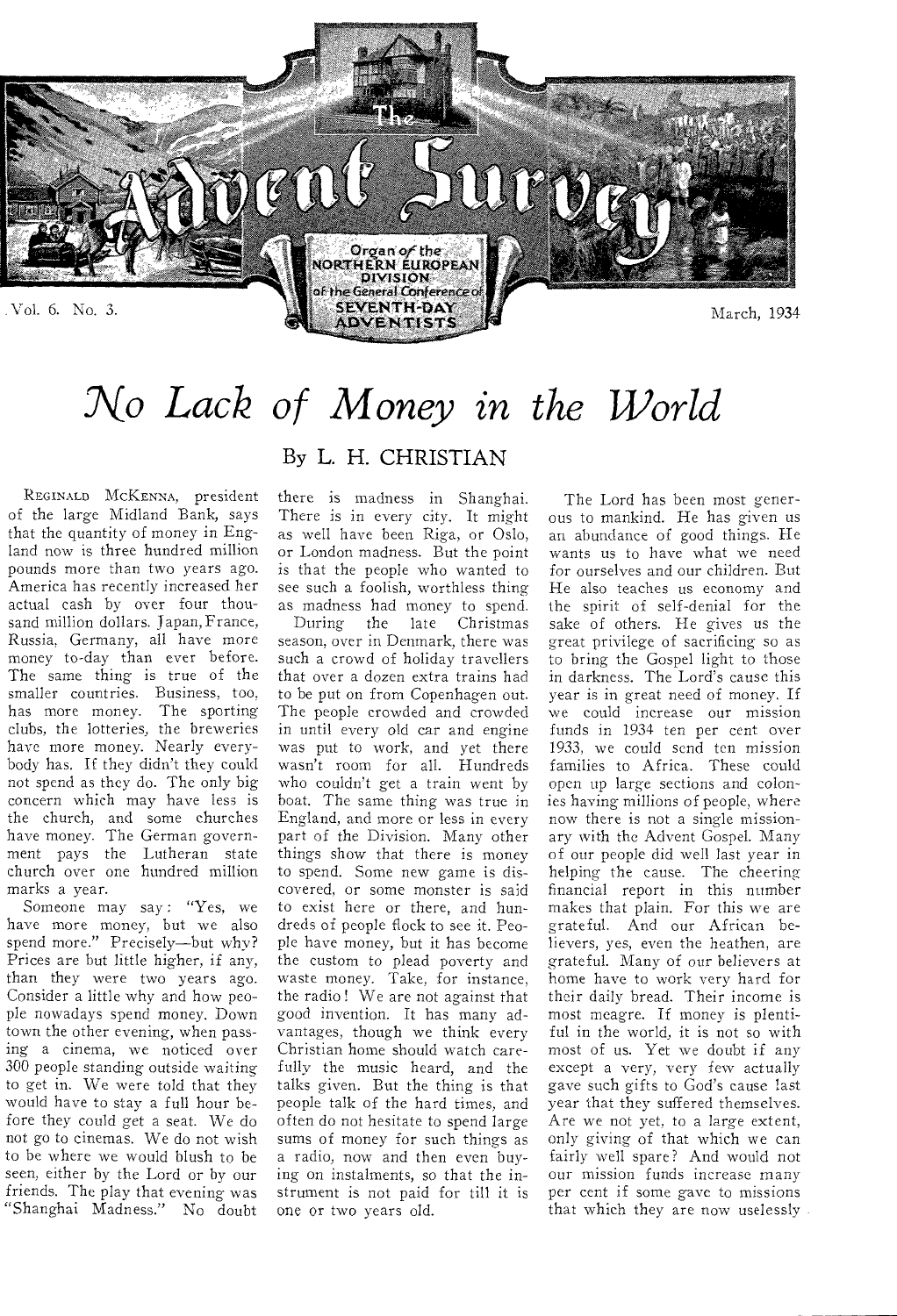spending on the things which they could get on without? We are to make a covenant with God by sacrifice. The *Testimonies* emphasize that the use we make of our means in these last days will, to a large extent, determine whether or no we shall be saved. Jesus said : "Thou hast been faithful over a few things, I will make thee ruler

over many things : enter thou into the joy of thy Lord." Matt. 25 :21. Our missions in Africa do need so very much that our mission gifts, Sabbath-school offerings, etc., should be larger in 1934 than they were last year. Will not all our leaders and members give careful study and prayer to this vital subject!

Looking at the sterling totals for the Division we again find the rates of exchange to be to a great extent responsible for the decreases of  $£350$  and  $£1,930$  in tithe and offerings respectively. Unfortunately the nice gain on last year of DKr. 8,400 in Denmark could not prevent the West Nordic Union from showing a net loss in sterling in mission offerings, because of the change in the value of the Danish

Taking all such details into consideration we find that we have every reason to be—not satisfied, but greatly encouraged by the re-

# What the Figures Do Not Tell! <sup>economic difficulties.</sup>

#### BY H. CHRISTENSEN

kroner.

A FEW hints might be helpful to a better understanding of the<br>accompanying statement. Some accompanying statement. circumstances, taken as matters of fact by the compiler through the regular handling of reports from different fields, may not be so to the reader.

What are the reasons for the decline in tithe and offerings in some fields? The variation of rates of exchange is responsible for a great deal in this respect. In the *Baltic Union* the value of the money in one of their best local fields went down heavily in the middle of the year, the Estonian kroner losing one-third of its value. Because of the Harvest Ingathering the income in mission offerings is always higher in the latter half of the year. Consequently a drop, like the one referred to, hits the harder.

It will be noted that two countries in Scandinavia have actually increased their yearly tithe : *Denmark* and *Finland.* Also in offerings *Denmark* has scored, this time together with *Sweden.* 

Only one Union, however, can show a gain both in tithe and offerings last year : *Great Britain* a really splendid achievement under present conditions.

With regard to the mission fields, it should be noted that because of the division of the old *East African Union,* a comparison between the two years is rather difficult. In 1932 this field included both *Tanganyika* and the present *Upper Nile Union.* Thus the latter could only report three quarters in 1933 (all missions reporting a quarter late). As a whole, the entire mission field has done better in the past year.

literal decreases and uncertainty of monetary values. We seldom forget to thank our Lord for such good reports; and we never should do. But one feels it a duty to send a hearty "Thank you" also to all our believers throughout the Division for their unceasing faithfulness in giving to the Lord's cause right in the midst of increasing

sults of the past year, in spite of

### Bolivian Catholics Buy Adventist Books

IN Bolivia at one place two canvassers sold twenty-nine books in convents, and to the bishop and archbishop. The vicar of the latter remarked : "The bishop and I have laughed to see the way in which these men have sold us their books, and not one of us has escaped."

### **-4- -4- -4.-**  Home Study Institute

THE Home Study Institute has recently put out a new catalogue *giving* fuller particulars concerning a number of their courses. Send for it to-day.

#### **Northern European Division Tithe and Mission Offerings in 1932 and 1933**  (Local Currency)

| Tithe of Tithe                                                                                                                                                                                                                                                                                                     | 1932                                                                                                                                                                                                                                                                                               | 1933                                                                                                                                                                                                                               | Decrease                                                                                                                                              | Increase                                                                                              |
|--------------------------------------------------------------------------------------------------------------------------------------------------------------------------------------------------------------------------------------------------------------------------------------------------------------------|----------------------------------------------------------------------------------------------------------------------------------------------------------------------------------------------------------------------------------------------------------------------------------------------------|------------------------------------------------------------------------------------------------------------------------------------------------------------------------------------------------------------------------------------|-------------------------------------------------------------------------------------------------------------------------------------------------------|-------------------------------------------------------------------------------------------------------|
| Baltic Union<br>British<br><br>$\ddot{\phantom{a}}$<br>Polish<br>East Nordic Union<br>West Nordic Union<br>E. African Union<br>Ethiopian Union<br>Gold Coast<br>.,<br>Nigerian<br>$\ddot{\phantom{a}}$<br>Upper Nile<br><br>W. African<br><br>Cameroons Mission<br>Div'n Total in Sterling<br>Decrease in Tithe    | Lats<br>13,607.84<br>£<br>2,605 11<br>- 0<br>Z1.<br>12.204.79<br>SKr.<br>14.926.78<br>FMk.<br>54,766,05<br>NKr.<br>20,482.29<br>DKr.<br>18,381.76<br>£<br>128 17 10<br>49<br>5 10<br>9<br>24<br>9<br>42 13<br>- 0<br>(incl. E. Africa)<br>20 15 11<br>4 9 11<br>£7,040 12<br>-5<br>£353<br>7.<br>5 | 12,328.30<br>2,673 14 8<br>8.596.26<br>13,323.21<br>67.114.55<br>18,314.44<br>18,977,06<br>86 14<br>7<br>39<br>5<br>$\mathbf{1}$<br>29<br>9<br>1<br>6<br>41 17<br>3<br>7 16<br>5<br>29<br>16<br>3<br>1<br>$\bf{0}$<br>£6,687<br>50 | 1,279.54<br>Lats.<br>.<br>21.<br>3,608.53<br>SKr.<br>1,603.57<br><br>NKr.<br>2,167.85<br>£<br>42 3 3<br>$10 -$<br>5<br>4<br>.<br>156<br>.<br><br>1910 | £<br>68 3 8<br>FMk.<br>12,348.50<br>DKr.<br>595.30<br>.<br>£<br>4 19 4<br>(7163)<br>9<br>o<br>6       |
|                                                                                                                                                                                                                                                                                                                    |                                                                                                                                                                                                                                                                                                    |                                                                                                                                                                                                                                    |                                                                                                                                                       |                                                                                                       |
| Mission Offerings                                                                                                                                                                                                                                                                                                  | 1932                                                                                                                                                                                                                                                                                               | 1933                                                                                                                                                                                                                               | Decrease                                                                                                                                              | Increase                                                                                              |
| Baltic Union<br>British<br>.<br>$\ddot{\phantom{a}}$<br>Polish<br>.<br>East Nordic Union<br>West Nordic Union<br>$^{\bullet}$<br>E. African Union<br>Ethiopian<br><br>Gold Coast<br><br>Nigerian<br>$\ddot{\phantom{1}}$<br>Upper Nile<br>,,<br><br>W. African<br><br>Cameroons Mission<br>Div'n Total in Sterling | Lats.<br>84,366.37<br>£<br>15.649 2 0<br>Z1.<br>71,587.69<br>SKr.<br>91,076.04<br>FMk. 385.718.10<br>NKr.<br>103,524 51<br>DKr. 115,641,27<br>£<br>1.517<br>4<br>9<br>248 17<br>1<br>396<br>011<br>425 18<br>3<br>(incl. E. Africa)<br>196<br>- 5<br>1<br>43 17<br>5<br>£43,365 11<br>8            | 74,108.85<br>$15,676$ $12$ 0<br>46,106.54<br>97.455.42<br>377,940.80<br>99.307.28<br>124.076.46<br>1.232<br>4 10<br>232 10 11<br>378 12 10<br>3<br>480 17<br>49 13<br>е<br>2<br>223 11<br>50 16<br>$\mathbf{2}$<br>£41,340 16 8    | 10,257.52<br>Lats.<br>Z1.<br>25.481.15<br>FMk.<br>7.777.30<br>NKr.<br>4,217.23<br><br>£<br>284 19 11<br>2<br>- 6<br>16<br>8<br>17<br>1<br>            | £<br>27 10 0<br>SKr.<br>6.379.38<br>DKr.<br>8,435.19<br>54 19<br>(49.13)<br>6<br>27<br>6<br>6 18<br>▬ |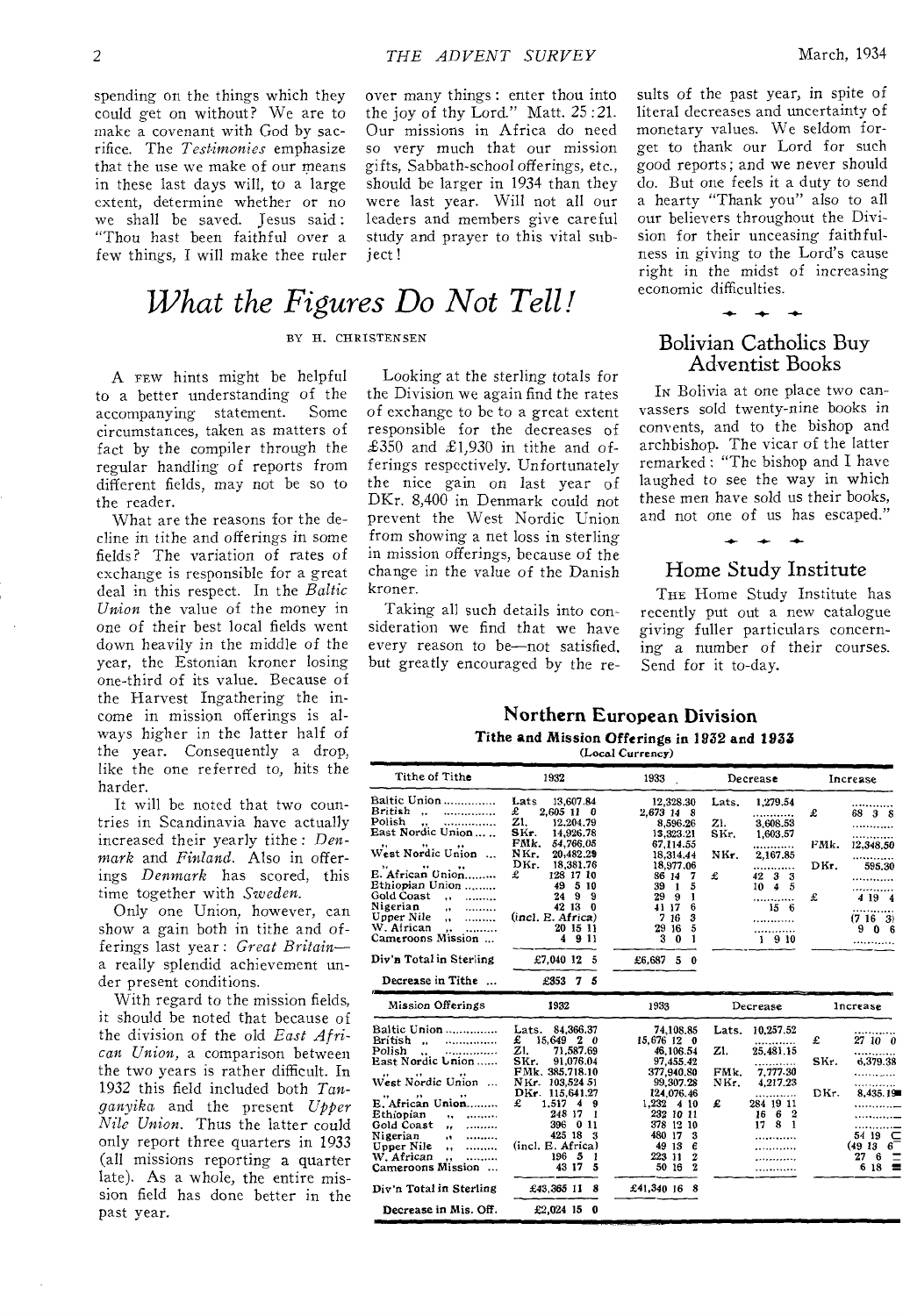### *Greetings from the British Union*

#### BY W. E. READ

WE are glad to send greetings from the British Union to the SURVEY family. As we look back over the record of 1933, we are constrained to raise an Ebenezer to God for the many evidences of His providential leading and the manifest tokens of His blessing which have rested upon His work and upon His people.

Notwithstanding the many perplexing problems which the old year brought to us, problems of unemployment, of social unrest, and of financial uncertainty, we are pleased to report that our collections in the Harvest Ingathering Campaign are a little larger than in 1932. The difference is not large, but to be £15 above the total of the previous year is certainly a cause of real gratitude to our heavenly Father. Our tithes also show an increase on the year before, and our mission offerings compare very favourably with 1932. In the matter of membership, we are very happy that our net gain is sixty-four per cent larger than the net gain of the previous year; in fact we have the largest net gain for seven years. For these indications of the blessing of the Lord, we tender to Him our heartfelt praise.

Our medical work has also taken on a new lease of life. Eighteen months ago we had no resident doctor, and the Sanitarium was rapidly going downhill. During the past eighteen months, however. plans have been made to materially strengthen this important branch of our work. To-day we have two physicians, a qualified matron, and almost every department of the institution well cared for by efficient help.

The improvements in the building, and also in the matter of equipment, together with the very efficient services now being rendered by all connected with the Sanitarium, are meeting with a splendid response from our many friends and patrons. The patronage during 1932 was the best we have experienced for many years.

In addition to strengthening our

regular Sanitarium activities, plans are under way for the establishing of a small hospital at the Sanitarium Annexe. This Annexe will be better remembered, perhaps, as the old college building. The present plan provides for equipping three wards with about eighteen to twenty beds to begin with. We are very desirous of developing this phase of our medical missionary work in the hope that, ere long, we may qualify as a training school for nurses. At present, our young people, trained in the institution, have no recognized qualification, but if we could provide the necessary services such as medical, surgical, and other important branches of a hospital regime to the satisfaction of the General Nursing Council, we should be able to obtain regular state recognition for the nurses trained in our medical institution.

The year 1934 has opened with many encouraging prospects and we look forward to a good year in the winning of souls to the Master. Already several baptisms have been held, and according to present arrangements, there should be several others during the first quarter of this year.

May we ask an interest in your prayers for the many millions in these islands! Will you pray with us that the Lord may do a quick work, and that His people may be equipped for the great task of carrying the Advent message to the inhabitants of this land in this generation.

## *The North England Conference*

#### BY 0. M. DORLAND

THE North England Conference was organized in the year 1919 and comprises sixteen counties, of which Yorkshire is the largest, not only in the conference but in the British Isles, while Rutland is the smallest. It stretches from sea to sea—from Hull on the east coast to Liverpool on the west—and from Berwick in the north to Worcester in the south, a distance of about 280 miles. In this territory is found a vast population of about nineteen million souls, the largest unworked Protestant population in any conference in the world. You can travel for miles through seemingly endless towns. In this industrial north are found the centres of the cotton, woollen, and steel industries.

Through the years the work has progressed slowly, yet there has been gathered out with great labour a body of staunch believers. Our membership now numbers 1,722. These are scattered over our territory in fifty-four churches and companies.

Our force of labourers in the field, including the office staff, now numbers twenty-seven.

As we look at the task before us in caring for the churches and reaching out into new territory, we are led to feel like the disciples at the feeding of the five thousand, "What are these among so many?" Yet we are of good courage. The work is not ours but God's, and He Who multiplied the loaves and fishes to feed the multitude will multiply the means to finish the work in this great field.

The year 1933 has been a prosperous one with us, showing a good gain in souls and funds as compared with previous years, the Harvest Ingathering being the best in our history, reaching the total of £3,165, an average of £1. 18s. 2d. (over nine dollars) per member.

Churches have been recently organized in South Shields and Lincoln, and there should be another in Wakefield in the near future.

We stand in great need of representative church buildings in these many congested centres of population. They give a stability to the work which is secured in no other way.

Among those who have recently accepted the message we have seen instances of remarkable conversion from the world, reminding us of Bunyan's character in *Pilgrim's*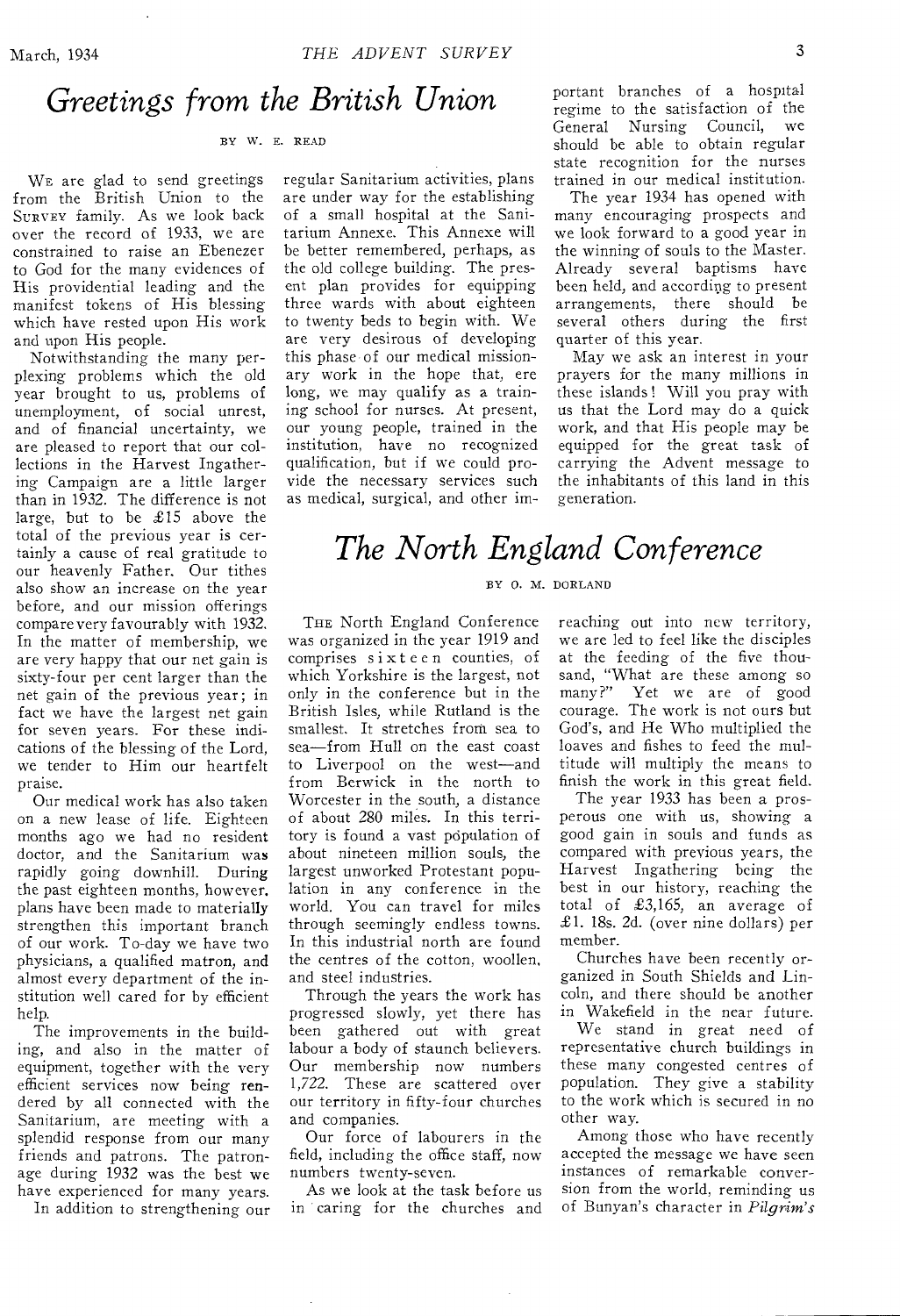*Progress,* "Valiant for Truth." One brother who took his stand while working in the coal pit caused quite a stir in the neighbourhood. The pit was closed for a day through other workmen who upheld our brother in his conscientious convictions and he was retained at the pit for some time. He is now working in the building trade and has recently been baptized.

Another brother who has also joined us with his wife and two sons worked at his trade for a wage of £5 per week. Through acting as bookmaker (receiving bets from others on horse-racing) he often made a further £10. He was also given to heavy drinking, especially on Saturday nights. He is now a meek, humble member of the church, having given up his past ways and associates. He is a modern miracle, a manifestation of God's power to save from sin. This year he and his boys collected over £10 for the Harvest Ingathering.

Another sister who recently took her stand began work as a private secretary at  $£4$  per week. As they would not allow her to observe the Sabbath she lost her employment. She has found other temporary work and is looking forward to joining our faithful band of colporteurs.

Because of unemployment the colporteur work has become extremely difficult. Many of these workers have been led to give up the higher-priced books and to spend their time with smaller literature. I cannot speak too highly of the spirit of service among our workers and churches. There seems to be an increase of confidence in the message and the organization.

Within our territory is located one of the Union Conference institutions, Newbold Missionary College. This is situated in beautiful grounds six miles from Rugby, almost at the centre of England. About ninety students are in attendance and are being trained by a staff of well-qualified and consecrated teachers. We find the College a blessing to the conference in many ways. Through the ef-

forts conducted by some of the senior students in surrounding villages a number have been baptized.

We look to the future with faith and courage, believing that God will unite the power of the Holy Spirit in the latter rain with the feeble efforts of His faithful people to finish His work in this important field.

## *The Literature Ministry in Great Britain*

#### BY B. BELTON

EVER since Brethren Arnold and Ellery Robinson pioneered the colporteur trail in Britain about forty-five years ago, these isles have been receiving the light of truth by means of the printed page.

During the past decade, from 1924 to the end of 1933, the retail value of all literature sent out from our British publishing house reached the total sum of £286,159.

Analysing this quantity of literature we find that apart from our regular periodicals, *Present Truth*  and *Good Health,* it includes the following doctrinal, devotional, and health publications :

BOUND *Booxs.—Bible Readings, Christ's Glorious Return, Christ Our Saviour, Daniel and Revelation, Desire of Ages, Great Controversy, Home Physician, Our Day, Our Paradise Home, Patriarchs and Prophets, Practical Guide, This Mighty Hoer.* 

PAPER *BOOKS. —Bedtime Stories, Great Issues, Health and Happiness, Looking Beyond, Mother's Guide, Protestantism Imperilled! Rocks Ahead, Steps to Christ, World's Quest.* 

It will readily be seen that all phases of the last-day Gospel message are being kept before the needy millions of our country. All classes living in Britain's ten million homes, from the humble cottager in his isolation, or the slum dwellers in our populous cities, to the rich in their homes of luxury, have had their thresholds crossed by the feet of the Adventist colporteurs.

With the prices of our publications ranging from twopence to 32/6, every class of person is catered for.

We are cheered by the thought that even as we write, many a fireside becomes "holy ground" to-night as the printed pages tell their message of eternal hope from the Adventist book on mother's lap.

But we must *give* some more facts. Although we have just passed through the coldest December for fifty-four years our colporteurs finished the year strongly, topping the 1932 actual sales total of £13,672 by £284. This in spite of the average number of regular colporteurs at work falling from above eighty in the early months of the year to sixty-nine at its close.

During 1934 we are working for a ten per cent increase in the number of our regular colporteurevangelists, and hope for a corresponding gain in the amount of Gospel literature that shall be put out. The two local field missionary secretaries are at work instructing some prospective recruits, forerunners, we believe, of the further additions yet to be made to the ranks as a result of earnest prayer and effort.

While the experiences *coming* to our dear colporteurs are perhaps not as spectacular as those in some sister Unions of the Division, we do have, nevertheless, signal evidences of our Lord's loving providences over His work here.

Just a few among many.

Brother F. J. Kinman called at Windsor Castle while the King was in residence. He got through to interview the Queen's private housekeeper, and was overjoyed to sell *Bible Readings* to her. This lady was so satisfied with her book that she wrote to Brother Kinman a few days later, asking him to deliver another copy at the castle.

Brother George Hardy, comparatively new to the work, delivered £531 worth of books last year, an increase of £31 over 1932, *giving*  him a weekly average of nearly £11.

From Northern Ireland, Sister E. Logan just writes : "I canvassed a well-to-do lady, She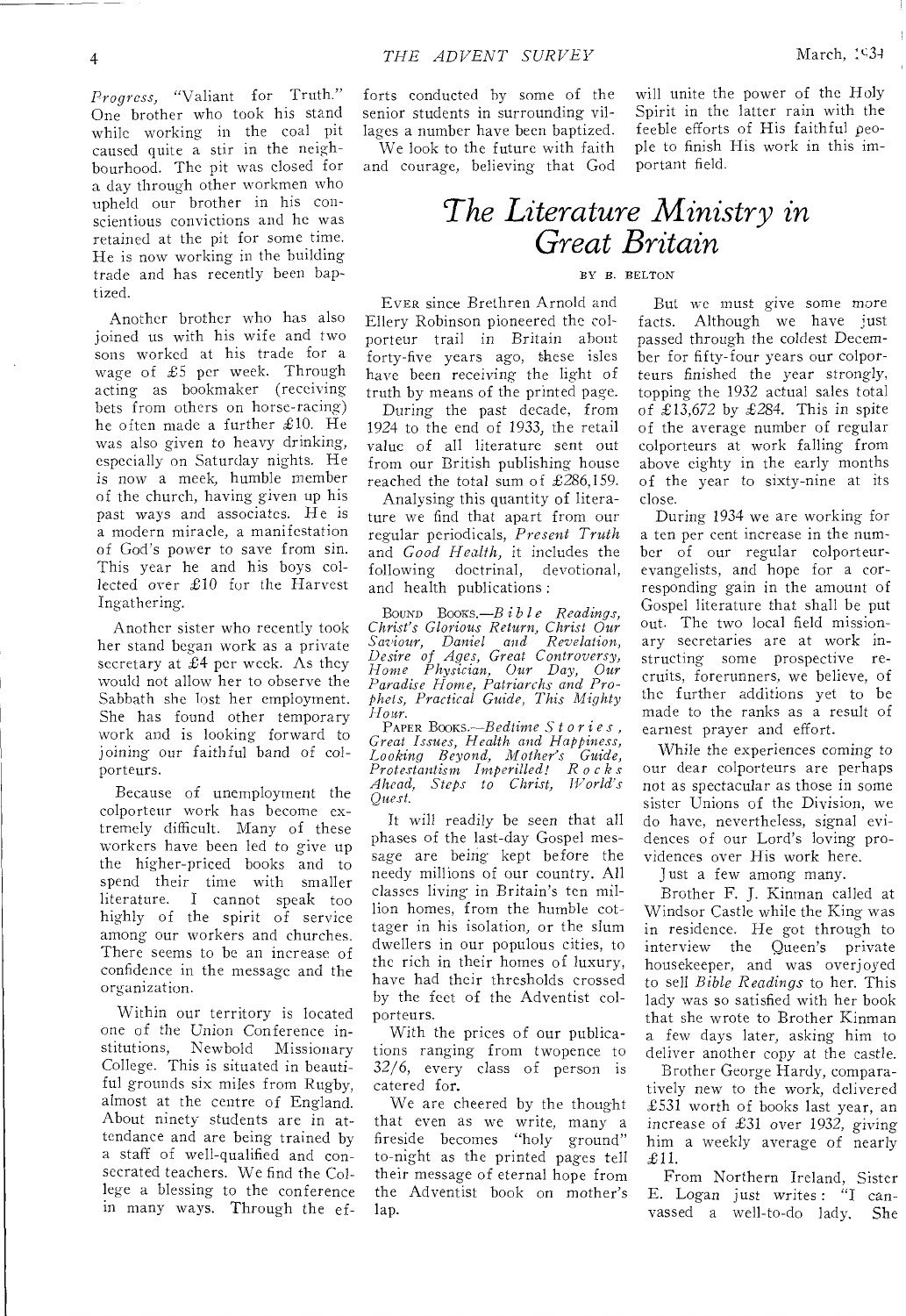became greatly interested as she saw the pictures. With tears she exclaimed, 'These are the pictures that passed in review before me as I was going through a serious operation.' She eagerly placed an order for the book and also bought some small literature."

We hear, too, of souls being definitely won. "Three people have begun to keep Sabbath through becoming regular readers of *Present Truth,"* writes a minister. A Liverpool tram-conductor, impressed by Brother Bartlett's "Friendly Talks" series in *Present Truth,* has taken his stand for the truth, the Lord overruling so that

he retains his employment. And Colporteur Wallace, of London, tells of a mother and two sons accepting the message after reading *Present Truth* for ten years.

A further word in closing. The believers in Great Britain have increasing confidence in the efficacy of our Adventist publications, and will continue to sow the seed in hope of a rich final harvest of souls.

If you can include the British Union colporteurs in your prayers, especially remembering them as they come together in the institutes early in March, we shall be very glad.

# *God's First Purpose for Great Britain*

#### BY L. H. CHRISTIAN

No thoughtful Bible student can accept that fantasy born of human pride called here the "British Israel" idea, in other lands the "Lost Tribes of Israel" doctrine. There is not the slightest proof for the assertion that the people of Denmar k, Norway, half of Sweden, a section of Holland, nearly all of Great Britain, some of the dominions, and part of the United States, are descendants of the "lost tribes of Israel." This speculative vagary is without any foundation of fact either in history or in Scripture.

The Scriptures indeed indicate clearly that in the return from Babylon all the twelve tribes were recognized and represented. As the prophet Ezekiel, in his last nine chapters, speaks of the return of Israel from the captivity and the temple to be built, he even names and locates all the twelve tribes in their inheritance. (See Ezek. 48.) The plan was not carried out, but only impenitence frustrated it. (Ezek. 43 :10, 11.)

When after the Babylonian exile, the temple was dedicated, the people offered "for a sin offering for *all* Israel, twelve he goats, according to the number of the tribes of Israel." Ezra 6 :17. Note that all Israel was represented there, and there was an offering for each one of the twelve tribes—no tribes were lost. Mul-

titudes of all the twelve tribes were scattered among the nations, but they were known (Acts 26 :7) and could be reached. (John 7: 35.)

The distinction between Jew and Gentile ended with the old covenant on the cross. Neither the Jews nor any other nation have any spiritual preference in the Gospel age. The Scriptures declare explicitly that there is no difference between Jew and Greek. (Rom. 10 :12.) In a book recently published, it is stated that this new Israel of the lost tribes was coming into its own, according to prophetic time, in the year 1935. To arrive at this date, the author invents a "prophetic period" of 2,520 years found nowhere in the Bible. The reference he gives in Leviticus 26 is not a prophecy, but a warning. It is not symbolical, but literal. It is not duration, but degree. The seven times mentioned in that chapter mean sevenfold. There is no prophetic period anywhere in the Scriptures extending beyond 1844, and all prophecies concerning Israel as God's people, or as a nation favoured of the Lord, ended at the cross.

But while there is no prophecy that in any way gives either England or America or any other country some special advantage as such, the Scriptures do teach us most clearly that God has a dis-

tinct purpose in every nation. This is true of the larger empires as well as the smaller. God does not measure these things as we do. The Lord's purpose in every nation and government is twofold. It should grant liberty and be a defender of His children and of righteousness. This divine purpose, at least so it seems to us, has been carried out in Great Britain to a larger extent than almost any other nation of recent centuries. For over 150 years Great Britain has stood for civil liberty, free government of and by the people. For an even longer period it has been the great champion of religious freedom. Modern missions have their origin in Great Britain. For the opening up of Africa, India, and other parts of the world, and for freedom in those places to do mission work, more has been done by Great Britain than by any other nation. The large British Empire has indeed, in God's plan, prepared the way for this Advent movement.

But God's greatest purpose for the British, and all other people, is that they should hear the Gospel and seek the Lord. To-day in a very vital way God wants every nation to hear His Advent message. His first purpose in every land is that the people shall be told of a soon-coming Saviour. The Advent movement has made more rapid progress in some countries than in others. In Australia, with only one-sixth of the population of the British Isles, we have nearly twice as many believers. In Canada and South Africa our work has developed great strength, and many are rejoicing in the message. In Germany, Scandinavia, the Baltic lands, and others, too, the Advent movement has gained many more believers than in the British Isles. The General Conference has repeatedly expressed its earnest desire that the work may be built up strongly in Great Britain and Ireland, and has often given most practical proof of this desire. To-day we see many omens of a new spirit of courage and progress in the Advent cause in the British Isles.

There is definite growth to be seen in the sanitarium and medical work. It is very gratifying to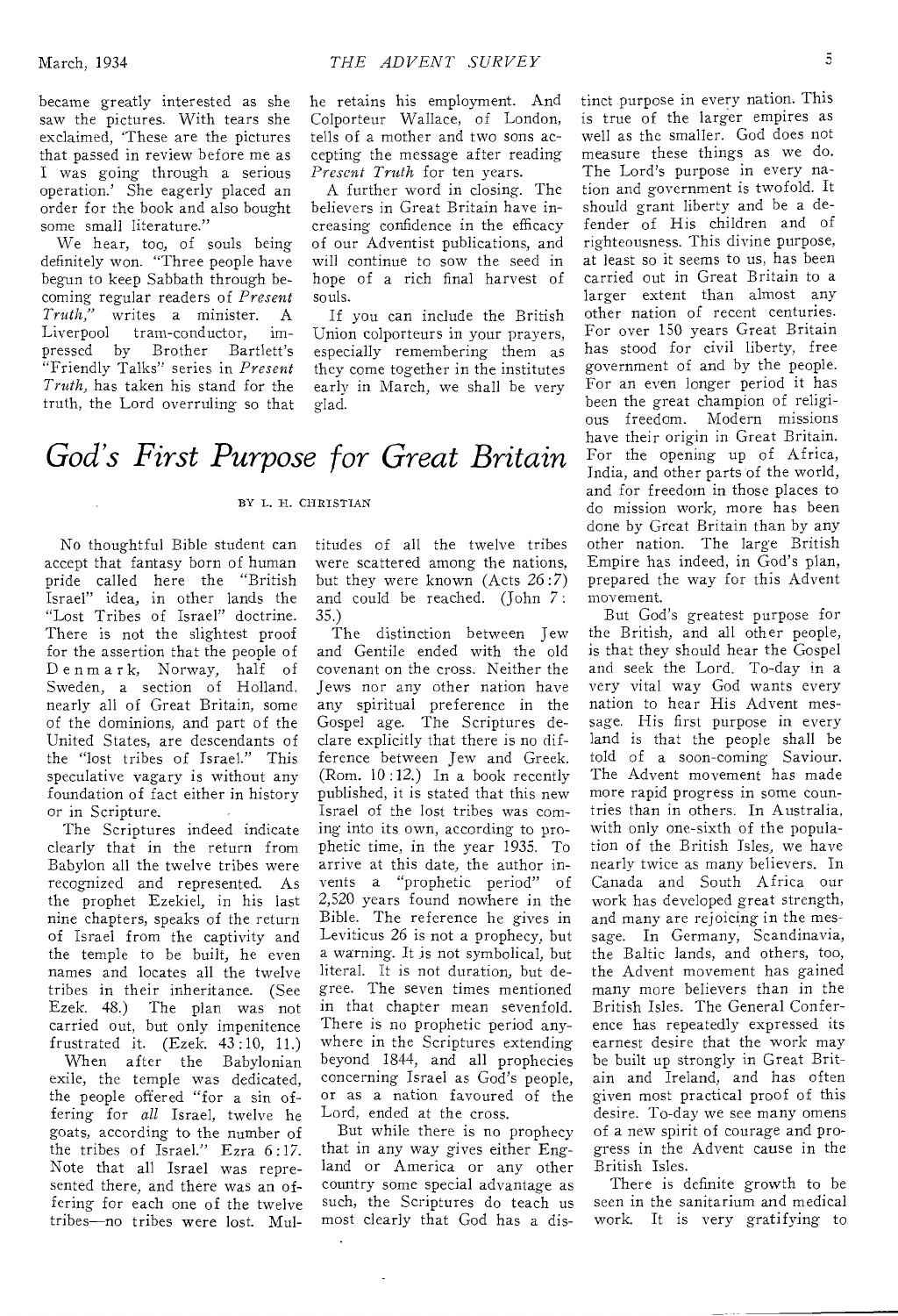| Name of Conference<br>or Mission                                                                                                                                                                | 쨞<br>Ě<br>ర్<br>s.<br>Z                   | and<br>aptism<br>Vote                                    | postasy<br>ď.                                 | Death                                                                             | ain<br>Ф<br><b>Net</b>                                           | Membership<br>resent<br>Δ.                      | vangelistic<br>Workers<br>$\rightarrow$<br>ω | Colporteurs                                                      | Sabbath-<br>chools<br>$\circ$ $\circ$<br>ż  | Membership                                           | Average<br>ittendance<br>×.                        |   | Tithe                                                           | capita<br>per<br>Tithe                      | Sabbath-School<br>Offerings                                           | Weekly<br>Offerings           |
|-------------------------------------------------------------------------------------------------------------------------------------------------------------------------------------------------|-------------------------------------------|----------------------------------------------------------|-----------------------------------------------|-----------------------------------------------------------------------------------|------------------------------------------------------------------|-------------------------------------------------|----------------------------------------------|------------------------------------------------------------------|---------------------------------------------|------------------------------------------------------|----------------------------------------------------|---|-----------------------------------------------------------------|---------------------------------------------|-----------------------------------------------------------------------|-------------------------------|
|                                                                                                                                                                                                 | $\bf{2}$                                  | 3                                                        | 4                                             | 5                                                                                 | 6                                                                | 7                                               | 8                                            | 9                                                                | 10                                          | 11                                                   | 12                                                 |   | 13                                                              | 14                                          | 15                                                                    | 16                            |
| N. E. Division<br>Baltic Union<br>British<br>.<br>E.Nordic<br><br>Polish<br><br>W.Nordic"<br>                                                                                                   | $\cdots$<br>104<br>74<br>92<br>146<br>127 | $\cdots$<br>39<br>153<br>19<br>33<br>47                  | $\cdots$<br>43<br>75<br>21<br>145<br>38       | $\cdots$<br>13<br>28<br>13<br>36                                                  | $\ddotsc$<br>$-11$<br>53<br>$-12$<br>$-156$<br>$-29$             | <br>5.126<br>5.038<br>4.354<br>3.197<br>6.167   | 15<br>60<br>101<br>68<br>51<br>51            | $\cdots$<br>36<br>65<br>64<br>51<br>58                           | $\cdots$<br>133<br>142<br>169<br>163<br>170 | <br>5,298<br>5,002<br>3,897<br>3,744<br>5,460        | <br>3,846<br>3,882<br>3,056<br>2,525<br>4,392      |   | <br>8,998.20<br>32,117.70<br>12,234.60<br>3.761.50<br>23,047.20 | <br>0.13<br>0.50<br>0.22<br>0.09<br>0.29    | . . <i>.</i><br>1,537.06<br>5,889.16<br>2682.67<br>971.31<br>4,535,12 | .<br><br>.<br>.<br>.<br>16.07 |
| Union Tls. 4th Qtr. 1933 543                                                                                                                                                                    |                                           | 291                                                      | 322                                           | 94                                                                                | $-155$                                                           | 23,882                                          | 346                                          | 274                                                              | 777                                         | 23,401                                               | 17,701                                             | s | 80.159.20                                                       | 0.26                                        | 15,615.32                                                             | 16.07                         |
| E. Afr'n Union Miss. 6<br>Ethiopian<br>$^{44}$<br>Gold Coast"<br>$\bullet\bullet$<br>9<br>Nigerian<br>$\bullet\bullet$<br>10<br>Sierra Leone<br>$\cdots$<br>Upper Nile<br>French Equa. Misn. 12 | 30<br>3<br>$\cdots$                       | 392<br>$\ddotsc$<br><br>17<br>$\cdots$<br>22<br>$\cdots$ | 136<br>$\ddotsc$<br><br>1<br>$\cdots$<br><br> | $\boldsymbol{2}$<br>$\cdots$<br>$\cdots$<br>7<br>$\cdots$<br>$\cdots$<br>$\cdots$ | 112<br>$\ddotsc$<br>$\cdots$<br>7<br>$\cdots$<br>25<br>$\ddotsc$ | 3.463<br>289<br>568<br>1,212<br>432<br>134<br>6 | 16<br>12<br>3<br>14<br>8<br>9                | $\cdots$<br><br>$\cdots$<br><br>$\cdots$<br>$\cdots$<br>$\cdots$ | 146<br>16<br>36<br>79<br>23<br>14           | 7,543<br>457<br>1,640<br>5,319<br>1,042<br>278<br>19 | 7,761<br>406<br>1,322<br>4,485<br>819<br>238<br>85 | s | 836.10<br>767.10<br><br>517.40<br>395.70<br>115.50<br>          | 0.02<br>020<br><br>0.03<br>0.07<br>0.08<br> | 641.10<br>151,18<br><br>273.88<br>78,30<br>58.85<br>38.62             | <br><br><br><br>5.25<br><br>  |
| Mis's Tls. 3rd Qtr. 1933                                                                                                                                                                        | 56                                        | 431                                                      | 137                                           | 9                                                                                 | 144                                                              | 6,104                                           | 58                                           | $\cdots$                                                         | 315                                         | 16,298                                               | 15,116                                             | s | 2,631.80                                                        | 0.03                                        | 1.241.93                                                              | 5.25                          |
| Grand Tls. 4th Qtr. 1933                                                                                                                                                                        | 599                                       | 722                                                      | 459                                           | 103                                                                               | -11                                                              | 29.986                                          | 404                                          | 274                                                              | 1.092                                       | 39,699                                               | 32.817                                             | S | 82,791.00                                                       | 0.21                                        | 16 857.25                                                             | 21.37                         |

learn of a new hospital, a clinic in London, and other helpful projects. The school has been moved, and through the efficient leadership of Principal Murdoch, is finding its way well through the many difficulties and hardships which always belong with such a needed change. The Newbold College has a strong faculty. It is worthy of a good patronage, not only from the British Isles, and our believers in Europe, but from the British possessions in all the world. The Stanborough Press had the largest gain last year which it has had for a long time. The greatest objective of all, however, is a growing membership. It is certainly pleasing to see how many are now being baptized into this blessed faith in the British Union. Our believers in Great Britain love the Advent message and are generous and loyal supporters of the cause. The signal success seen recently in London, Edinburgh, Yarmouth, etc., gives us new courage. Indeed the work at home means much for the cause even beyond the British Isles. Many British missionaries have gone into nearly all parts of the world. The Newbold Training School should be fitting up workers for English colonies and lands everywhere. The literature produced at The Stanborough Press ought to be sold in the whole British Empire. It is worthy of such a circulation. By such means and plans God's first purpose for

Great Britain will be met.

# God's Blessings in the Baltic Union

Report of the Northern European Division

### BY H. L. RUDY

A REMARKABLE feature of Christ's ministry was that He had something to offer to every one. The apostles needed much time and instruction before they could grasp this thought. After Pentecost, when Peter had come face to face with the Holy Spirit on the question of the universality of the Gospel, the Lord impressed the "under shepherd" with the fact that the Gospel pays no respect to persons, nor depreciates the humblest deed of Christian service. (Acts 10:  $34 - 38.$ 

Here is a lesson for Seventh-Day Adventists to learn. The Advent message is to touch every class in every situation of life. It is when we go about doing good to all, rich and poor, believers and unbelievers, friends and enemies, spiritual-minded and carnalminded, that we come up to the Gospel plane of Christian service.

In the Baltic Union we have tried during the past year to pull evenly along several lines of activities. Although our financial income has not equalled that of 1932, yet we were able to keep all of our evangelistic forces in the field, and add a number of new recruits. This has been especially true in Estonia where, due to careful and economic management, the brethren could add half a dozen graduates to the ranks of Bibleworkers. The other conferences have each added one or two new workers. We regard this as a very encouraging step, especially since these new recruits, without exception, are doing progressive work. The net increase in souls stood at 291 for the year 1933, thus bringing the total church membership of the Union up to 5,126.

The demands of our rapidlygrowing constituency extend beyond an appeal for evangelistic workers and call for more adequate houses of worship, and an intensified medical and welfare programme. September 28, 1933. marked two very notable events in connection with our work in the Baltic Union. The corner-stone was laid of the new chapel in Mitau, and the first working-band in the Latvian Welfare Society of Seventh-Day Adventists was organized. The one establishes a head-quarters in our most prosperous conference in Latvia-prosperous at least so far as self-support is concerned—and the other marks the entrance upon a new and fruitful field of Christian service. thus far untouched. A few weeks later, on October 30th, the first definite step was taken toward establishing a medical unit in Dorpat, Estonia, when, under the direction of one of our doctors, a group of medical students, together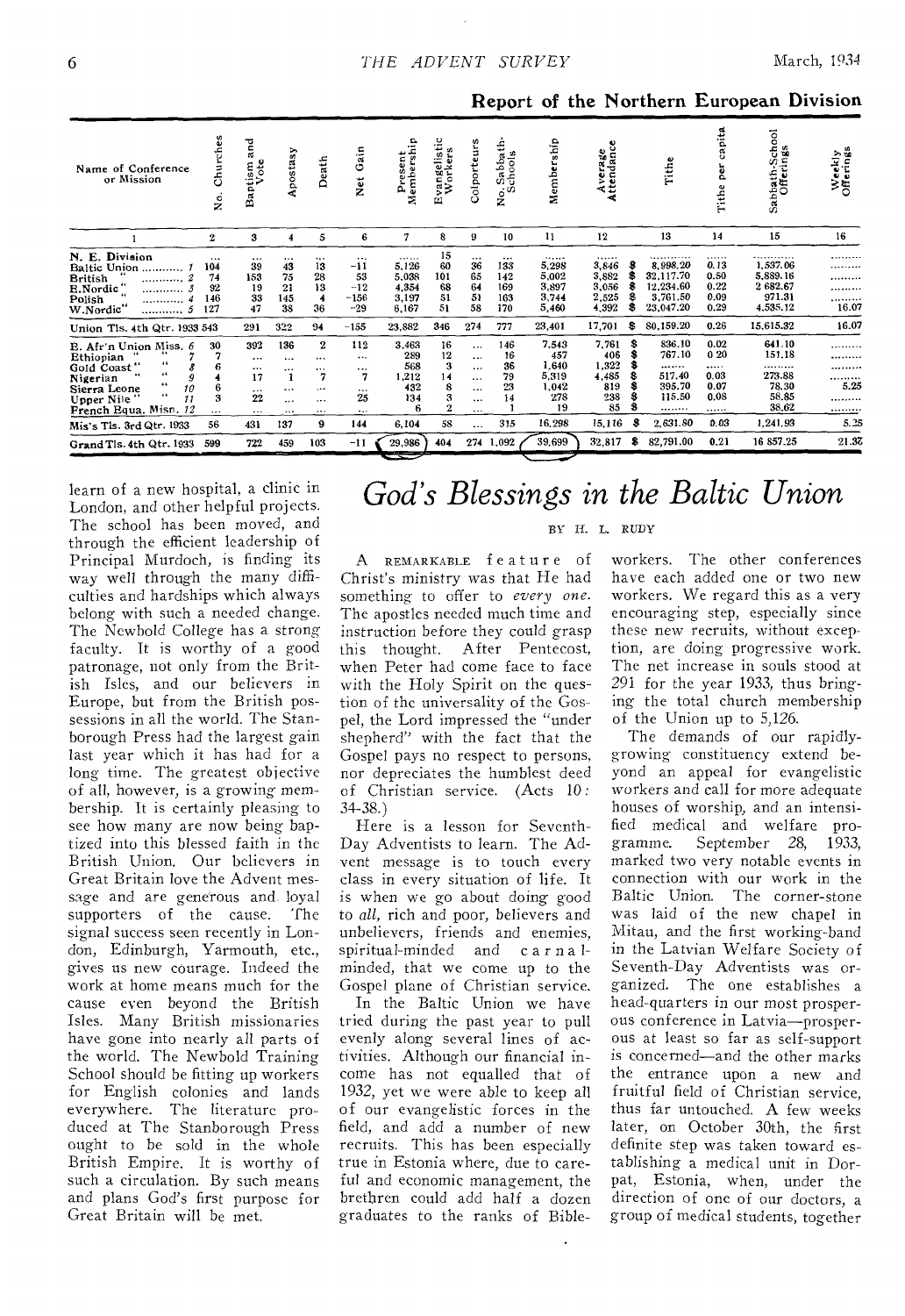| for the Quarter Ended December 31, 1933 |  |  |  |  |  |  |  |
|-----------------------------------------|--|--|--|--|--|--|--|
|-----------------------------------------|--|--|--|--|--|--|--|

| Ingathering<br>Harvest                                          | Annual<br>Offering                                                       | <b>us</b><br>ö<br>Miscellaneou<br>Offerings | Week of<br>Sacrifice                                                        | Young People's<br>Offerings                   | Week<br>Big                                        | Offerings<br>Total                                                           | Offerings<br>capita<br>per<br>Total                          | ថ្ល<br>٠<br>Percentage<br>Offerings<br>Tithe            | Total Contribu-<br>tions for Home<br>Missionary<br>Work | Total Contribu-<br>tions for Local<br>Church Work                | Sales<br>Colporteur                                              |                                          |
|-----------------------------------------------------------------|--------------------------------------------------------------------------|---------------------------------------------|-----------------------------------------------------------------------------|-----------------------------------------------|----------------------------------------------------|------------------------------------------------------------------------------|--------------------------------------------------------------|---------------------------------------------------------|---------------------------------------------------------|------------------------------------------------------------------|------------------------------------------------------------------|------------------------------------------|
| 17                                                              | 18                                                                       | 19                                          | 20                                                                          | 21                                            | 22                                                 | 23                                                                           | $^{24}$                                                      | 25                                                      | 26                                                      | 27                                                               | 28                                                               |                                          |
| <br>7,847.44<br>19,496.55<br>5.687.16<br>1,870.87<br>11.638.83  | . <b>. . .</b><br>1.936.66<br>2.812.81<br>2,302.93<br>439.57<br>5.994.04 | <br>$\cdots$<br>25.00<br><br>4.33<br>14.41  | <br>30.33<br>196.38<br>22.03<br>20.19<br>253.97                             | <br>11.60<br>177.19<br>10.25<br>9.66<br>87.79 | <br><br><br>47.64<br><br>91.44                     | <br>11.363.09<br>28.597.09<br>10,752.68<br>3.315.93<br>22,631.67             | <br>0.17<br>0.44<br>0.19<br>0.03<br>0.28                     | <br>126.3<br>89.0<br>87.9<br>88.2<br>98.2               | <br>59.36<br>81.07<br>798.66<br>65.31<br>606.04         | <b></b><br>1,321.61<br>3,771.49<br>1.119.62<br>54.42<br>3,680.88 | <br>2.665.64<br>26,634.17<br>7.704.26<br>1,935.05<br>15,889.69   | $\cdots$<br>1<br>$\frac{2}{3}$<br>4<br>5 |
| 46,540,85                                                       | 13,486.01                                                                | 43 74                                       | 522.90                                                                      | 296.49                                        | 139.08                                             | 76.660.46                                                                    | 0.25                                                         | 95.6                                                    | 1,610.44                                                | 9,948.02                                                         | 54,828.81                                                        |                                          |
| 289.64<br><br>40.00<br>46.77<br>85.59<br>4.85<br>5.88<br>472.73 | <b>*********</b><br><br><br>2.26<br><br>0.98<br><br>3.24                 | <br><br><br><br><br><br><br>                | 17.25<br>207.80<br><br>202.71<br>43 50<br>71.21<br>. <b>. .</b> .<br>542.47 | <br><br><br><br><br>.<br><br>                 | <br>13.33<br>.<br>26.63<br>34.64<br>.<br><br>74.60 | 947,99<br>372.31<br>40.00<br>552.25<br>247.28<br>135.89<br>44.50<br>2,340.22 | 0.02<br>0.10<br>0.01<br>0.04<br>0.04<br>0.10<br>0.57<br>0.03 | 113.4<br>48.5<br><br>106.7<br>62.5<br>117.7<br><br>88.9 | <br><br><br><br><br><br><br>                            | <br>.<br>.<br><br><br><br><br>                                   | 224.51<br>. <u>. .</u><br>.<br>294.86<br><br>41.64<br><br>561.01 | 6<br>s<br>9<br>10<br>11<br>12            |
| 47.013.58                                                       | 13,489.25                                                                | 43.74                                       | 1,065.37                                                                    | 296.49                                        | 213.68                                             | 79,000.68                                                                    | 0.20                                                         | 95.4                                                    | 1,610.44                                                | 9,948.02                                                         | 55,389.82                                                        |                                          |

with an experienced nurse in our employment, have opened up definite medical work. Upon the strength of the recent action taken by the Northern European Division Council in Oslo, authorizing the development of a medical unit in Estonia, we are laying definite plans, looking forward to the securing of suitable quarters and organized leadership for a strong medical ministry in that land of dread diseases and poverty.

The fruits of the welfare and medical work are appearing already, to our joy. For the first time in the history of our work in Latvia, the government has<br>granted us the right to solicitwith certified lists-from house to house in Riga and Mitau. The proceeds of this soliciting are to be used for our own welfare work. Almost the same encouragement has come to us as the result of the small medical start in Dorpat. The public has waited for the Adventists to do something besides preaching. Now that the report circulates that Adventists actually do good among the suffering masses, the authorities are prepared to grant some of our requests. Furthermore, these practical Christian acts have eased the Harvest Ingathering work. It was primarily upon the strength of these small enterprises that we were enabled to do as much in the Harvest Ingathering as we did last year. We believe the Lord has

opened new doors of Christian service for us in these lands.

Our educational work is branching out most encouragingly. We are faced with a strong appeal for a training school in Estonia. At our last Union committee meeting this appeal ripened into the formation of an investigation commission to give special study to this call. At present there seems to be no possibility for the realization of that plea. Yet it seems that the Lord has laid the burden upon men's hearts to work towards that goal. National ambitions are compelling us to give study to new plans for the growth of our work.

We are greatly encouraged over the obvious leadings of the Holy Spirit towards an enlarged work

The in these northern lands. manifold Gospel blessings add strength to the great commission the Lord has given us to fulfil.

The picture below represents a number<br>of Russian children in Riga whose parents<br>have to work all day and who therefore<br>must roam the streets until the parents<br>return from work in the evening and let

must roam the streets untur the evening and let<br>teturn from work in the evening and let<br>them into the buse.<br>A branch of the Riga Welfare Society<br>has arranged for a large number of such<br>families to send their children to ou